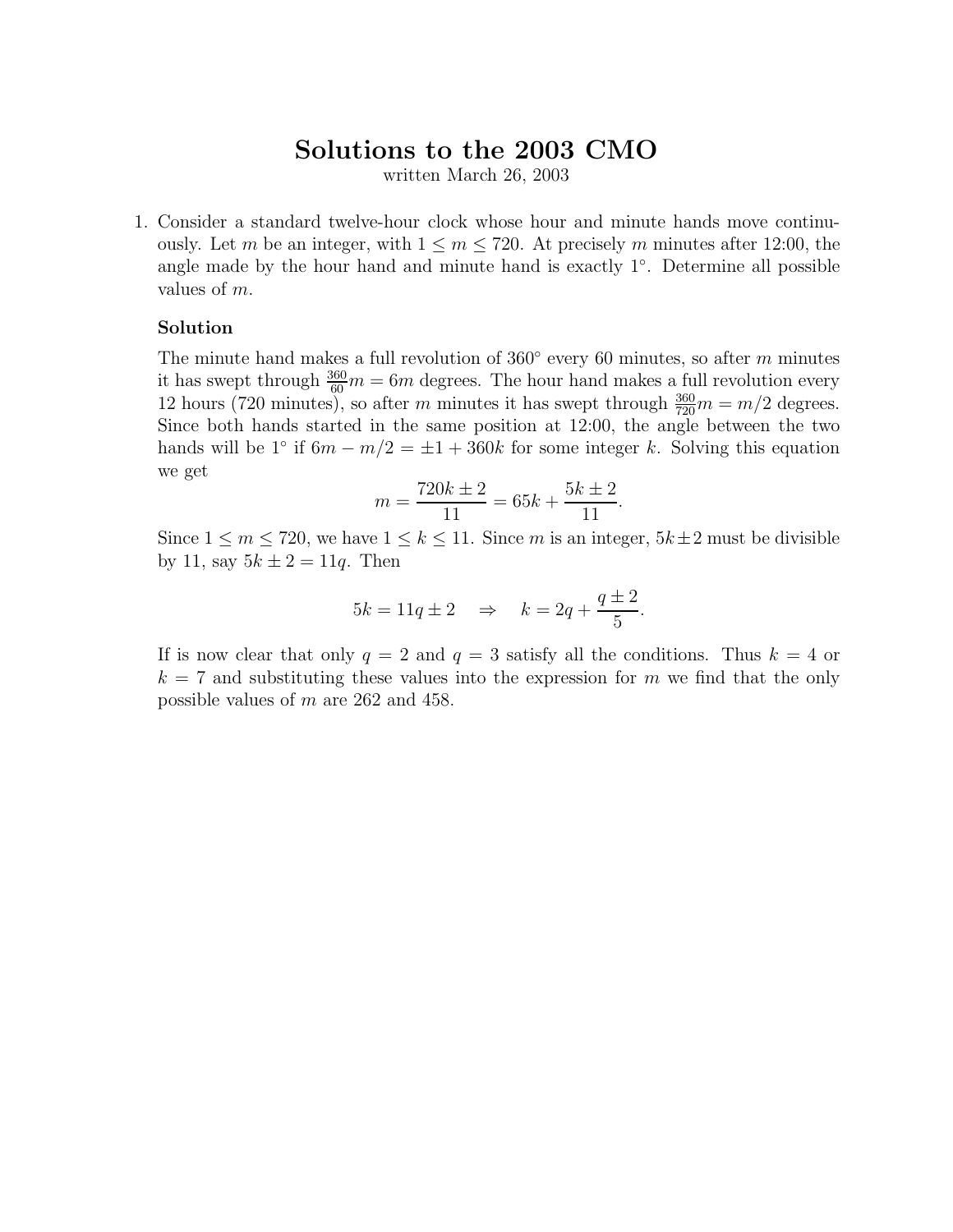2. Find the last three digits of the number  $2003^{2002^{2001}}$ .

#### **Solution**

We must find the remainder when  $2003^{2002^{2001}}$  is divided by 1000, which will be the same as the remainder when  $3^{2002^{2001}}$  is divided by 1000, since  $2003 \equiv 3 \pmod{1000}$ . To do this we will first find a positive integer *n* such that  $3^n \equiv 1 \pmod{1000}$  and then try to express  $2002^{2001}$  in the form  $nk + r$ , so that

$$
2003^{2002^{2001}} \equiv 3^{nk+r} \equiv (3^n)^k \cdot 3^r \equiv 1^k \cdot 3^r \equiv 3^r \pmod{1000}.
$$

Since  $3^2 = 10 - 1$ , we can evaluate  $3^{2m}$  using the binomial theorem:

$$
3^{2m} = (10-1)^m = (-1)^m + 10m(-1)^{m-1} + 100\frac{m(m-1)}{2}(-1)^{m-2} + \dots + 10^m.
$$

After the first 3 terms of this expansion, all remaining terms are divisible by 1000, so letting  $m = 2q$ , we have that

$$
3^{4q} \equiv 1 - 20q + 100q(2q - 1) \pmod{1000}.
$$
 (1)

Using this, we can check that  $3^{100} \equiv 1 \pmod{1000}$  and now we wish to find the remainder when  $2002^{2001}$  is divided by 100.

Now  $2002^{2001} \equiv 2^{2001} \pmod{100} \equiv 4 \cdot 2^{1999} \pmod{4 \cdot 25}$ , so we'll investigate powers of 2 modulo 25. Noting that  $2^{10} = 1024 \equiv -1 \pmod{25}$ , we have

$$
2^{1999} = (2^{10})^{199} \cdot 2^9 \equiv (-1)^{199} \cdot 512 \equiv -12 \equiv 13 \pmod{25}.
$$

Thus  $2^{2001} \equiv 4 \cdot 13 = 52 \pmod{100}$ . Therefore  $2002^{2001}$  can be written in the form  $100k + 52$  for some integer *k*, so

$$
2003^{2002^{2001}} \equiv 3^{52} \pmod{1000} \equiv 1 - 20 \cdot 13 + 1300 \cdot 25 \equiv 241 \pmod{1000}
$$

using equation (1). So the last 3 digits of  $2003^{2002^{2001}}$  are 241.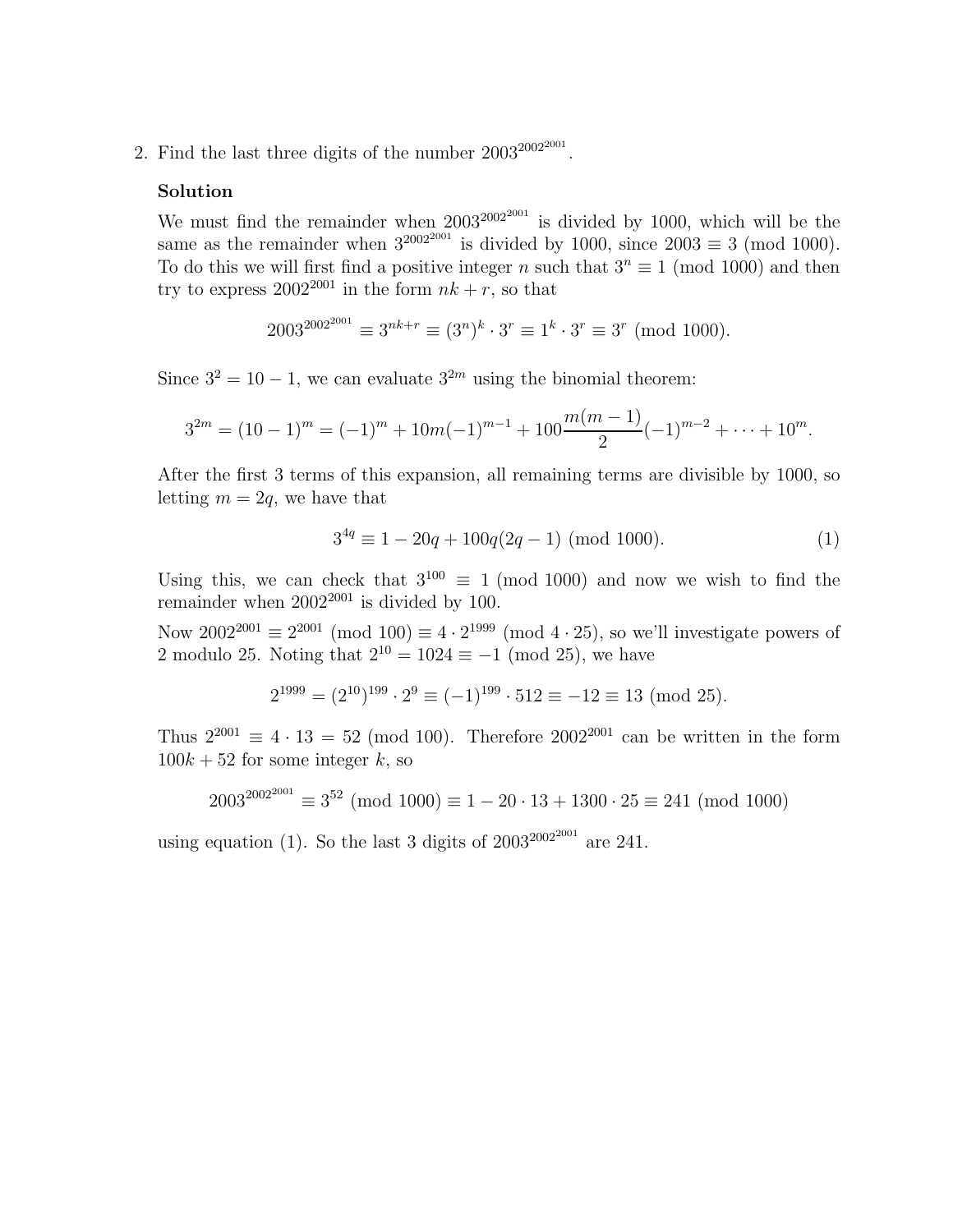3. Find all real positive solutions (if any) to

$$
x3 + y3 + z3 = x + y + z, and
$$

$$
x2 + y2 + z2 = xyz.
$$

#### **Solution 1**

Let  $f(x, y, z) = (x^3 - x) + (y^3 - y) + (z^3 - z)$ . The first equation above is equivalent to  $f(x, y, z) = 0$ . If  $x, y, z \ge 1$ , then  $f(x, y, z) \ge 0$  with equality only if  $x = y = z = 1$ . But if  $x = y = z = 1$ , then the second equation is not satisfied. So in any solution to the system of equations, at least one of the variables is less than 1. Without loss of generality, suppose that  $x < 1$ . Then

$$
x^2 + y^2 + z^2 > y^2 + z^2 \ge 2yz > yz > xyz.
$$

Therefore the system has no real positive solutions.

### **Solution 2**

We will show that the system has no real positive solution. Assume otherwise.

The second equation can be written  $x^2 - (yz)x + (y^2 + z^2)$ . Since this quadratic in *x* has a real solution by hypothesis, its discrimant is nonnegative. Hence

$$
y^2 z^2 - 4y^2 - 4z^2 \ge 0.
$$

Dividing through by  $4y^2z^2$  yields

$$
\frac{1}{4} \ge \frac{1}{y^2} + \frac{1}{z^2} \ge \frac{1}{y^2}.
$$

Hence  $y^2 \ge 4$  and so  $y \ge 2$ , y being positive. A similar argument yields  $x, y, z \ge 2$ . But the first equation can be written as

$$
x(x^{2} - 1) + y(y^{2} - 1) + z(z^{2} - 1) = 0,
$$

contradicting  $x, y, z \geq 2$ . Hence, a real positive solution cannot exist.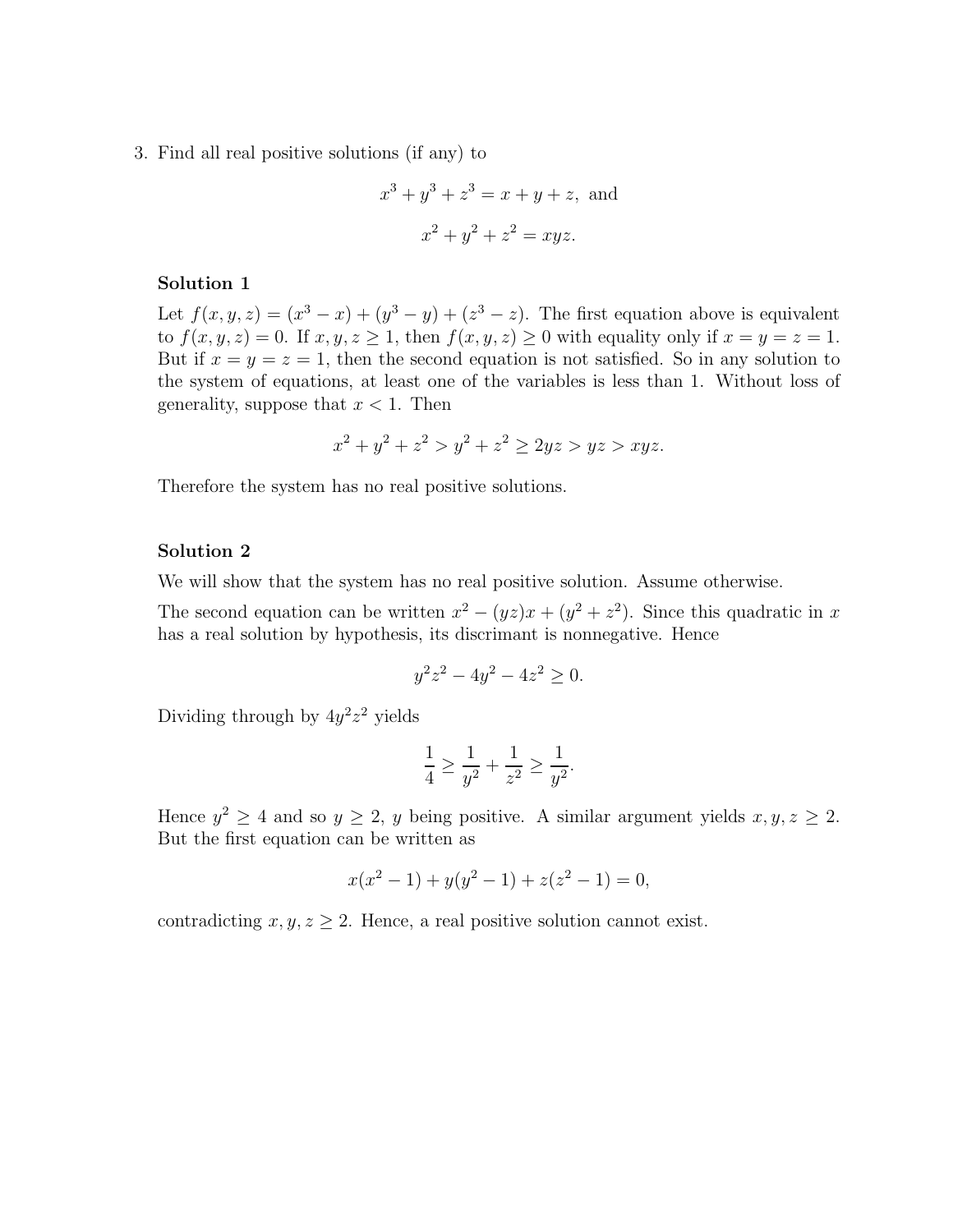### **Solution 3**

Applying the arithmetic-geometric mean inequality and the Power Mean Inequalities to  $x, y, z$  we have

$$
\sqrt[3]{xyz} \le \frac{x+y+z}{3} \le \sqrt{\frac{x^2+y^2+z^2}{3}} \le \sqrt[3]{\frac{x^3+y^3+z^3}{3}}.
$$

Letting  $S = x + y + z = x^3 + y^3 + z^3$  and  $P = xyz = x^2 + y^2 + z^2$ , this inequality can be written

$$
\sqrt[3]{P} \le \frac{S}{3} \le \sqrt{\frac{P}{3}} \le \sqrt[3]{\frac{S}{3}}.
$$

Now  $\sqrt[3]{P} \le \sqrt{\frac{P}{3}}$  implies  $P^2 \le P^3/27$ , so  $P \ge 27$ . Also  $\frac{S}{3} \le \sqrt[3]{3}$  $\sqrt{s}$  $\frac{S}{3}$  implies  $S^3/27 \leq S/3$ , so  $S \leq 3$ . But then  $\sqrt[3]{P} \geq 3$  and  $\sqrt[3]{\frac{S}{3}} \leq 1$  which is inconsistent with  $\sqrt[3]{P} \leq \sqrt[3]{\frac{S}{3}}$  $\frac{S}{3}$ . Therefore the system cannot have a real positive solution.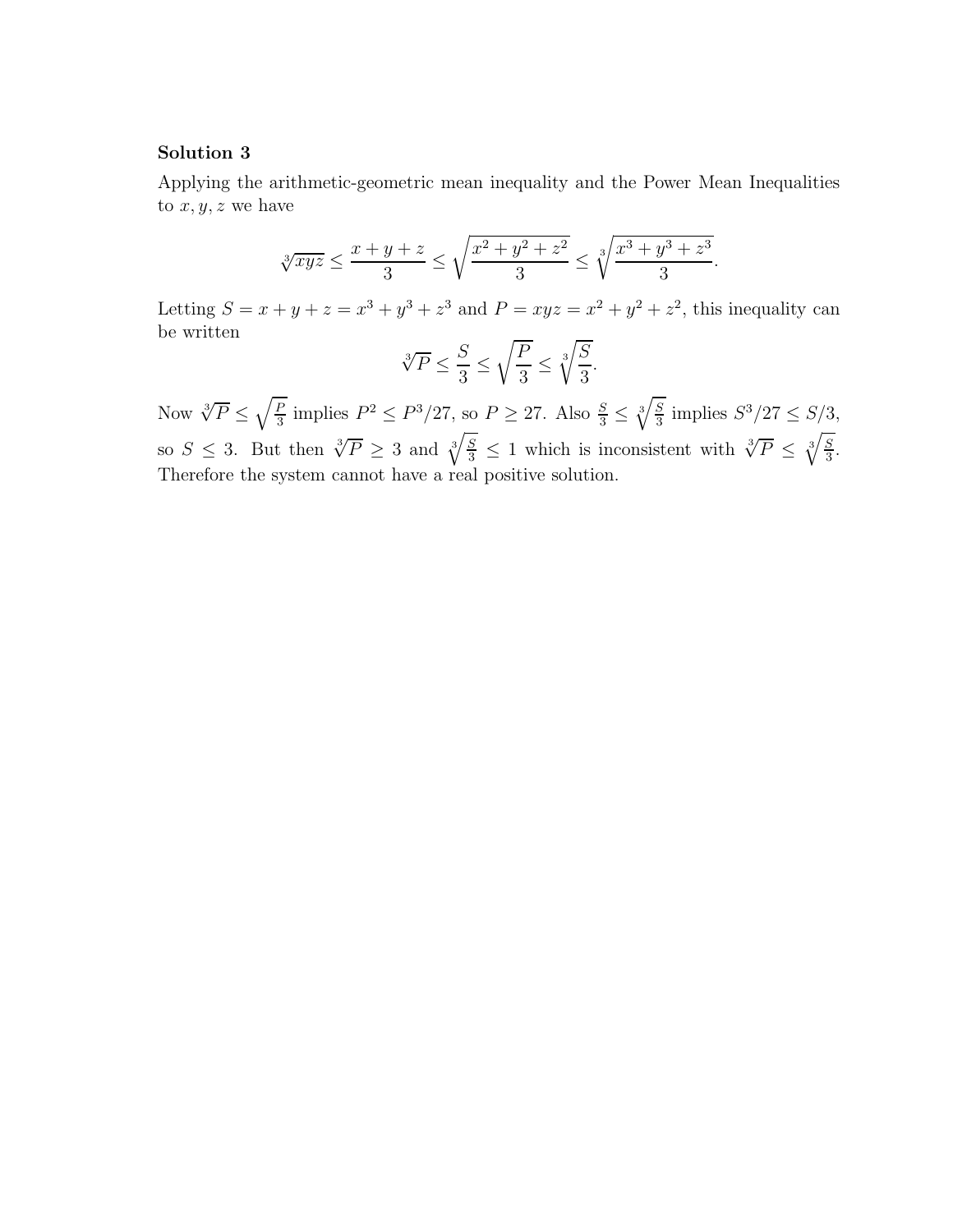4. Prove that when three circles share the same chord *AB*, every line through *A* different from *AB* determines the same ratio *XY* : *Y Z*, where *X* is an arbitrary point different from *B* on the first circle while *Y* and *Z* are the points where *AX* intersects the other two circles (labelled so that *Y* is between *X* and *Z*).



## **Solution 1**

Let *l* be a line through *A* different from *AB* and join *B* to *A*, *X*, *Y* and *Z* as in the above diagram. No matter how *l* is chosen, the angles *AXB*, *AY B* and *AZB* always subtend the chord *AB*. For this reason the angles in the triangles *BXY* and *BXZ* are the same for all such *l*. Thus the ratio *XY* : *Y Z* remains constant by similar triangles.

Note that this is true no matter how *X*, *Y* and *Z* lie in relation to *A*. Suppose *X*, *Y* and *Z* all lie on the same side of *A* (as in the diagram) and that  $\angle AXB = \alpha$ ,  $\angle AYB = \beta$ and  $\angle AZB = \gamma$ . Then  $\angle BXY = 180^\circ - \alpha$ ,  $\angle BYX = \beta$ ,  $\angle BYZ = 180^\circ - \beta$  and  $\angle BZY = \gamma$ . Now suppose *l* is chosen so that *X* is now on the opposite side of *A* from *Y* and *Z*. Now since *X* is on the other side of the chord *AB*,  $\angle AXB = 180° - \alpha$ , but it is still the case that  $\angle BXY = 180^\circ - \alpha$  and all other angles in the two pertinent triangles remain unchanged. If *l* is chosen so that *X* is identical with *A*, then *l* is tangent to the first circle and it is still the case that  $\angle BXY = 180° - \alpha$ . All other cases can be checked in a similar manner.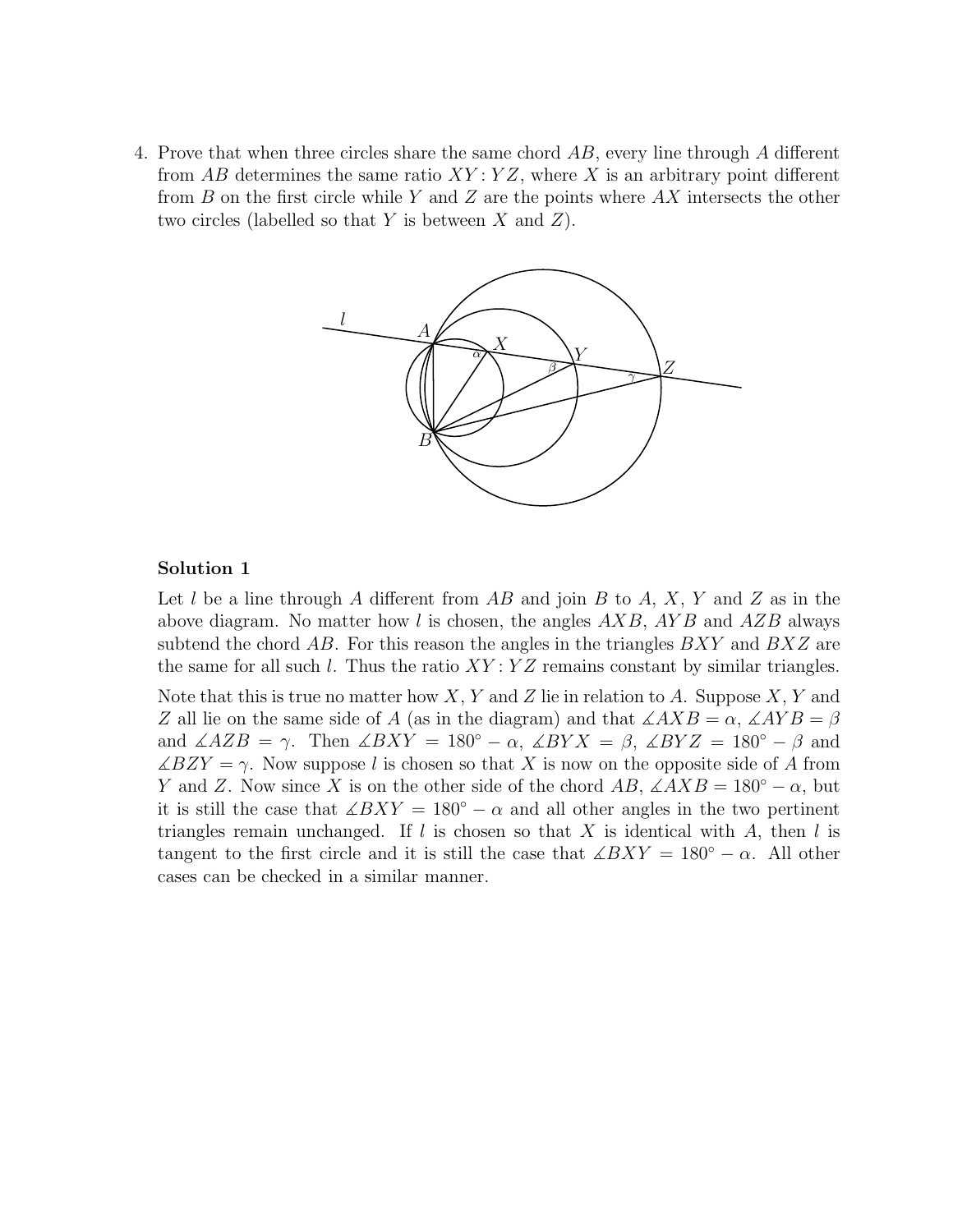

#### **Solution 2**

Let *m* be the perpendicular bisector of  $AB$  and let  $O_1$ ,  $O_2$ ,  $O_3$  be the centres of the three circles. Since  $AB$  is a chord common to all three circles,  $O_1$ ,  $O_2$ ,  $O_3$  all lie on  $m$ . Let *l* be a line through *A* different from *AB* and suppose that *X*, *Y* , *Z* all lie on the same side of  $AB$ , as in the above diagram. Let perpendiculars from  $O_1$ ,  $O_2$ ,  $O_3$  meet *l* at *P*, *Q*, *R*, respectively. Since a line through the centre of a circle bisects any chord,

$$
AX = 2AP, \quad AY = 2AQ \quad \text{and} \quad AZ = 2AR.
$$

Now

$$
XY = AY - AX = 2(AQ - AP) = 2PQ
$$
 and, similarly,  $YZ = 2QR$ .

Therefore  $XY: YZ = PQ$  :  $QR$ . But  $O_1P || O_2Q || O_3R$ , so  $PQ: QR = O_1O_2: O_2O_3$ . Since the centres of the circles are fixed, the ratio  $XY:YZ=O_1O_2:O_2O_3$  does not depend on the choice of *l*.

If *X*, *Y* , *Z* do not all lie on the same side of *AB*, we can obtain the same result with a similar proof. For instance, if *X* and *Y* are opposite sides of *AB*, then we will have  $XY = AY + AX$ , but since in this case  $PQ = AQ + AP$ , it is still the case that  $XY = 2PQ$  and result still follows, etc.